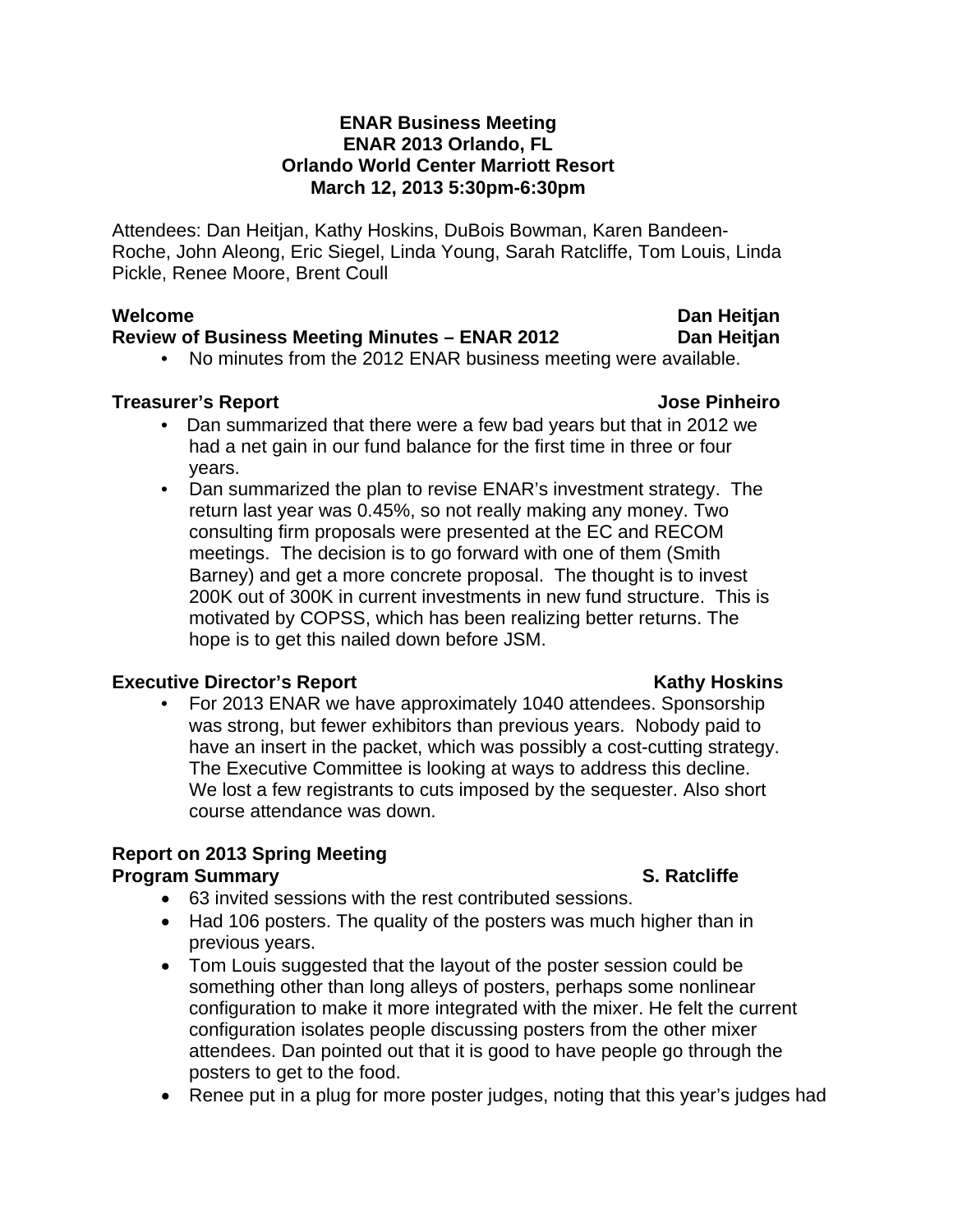to judge between 8-12 posters in two hours. Dan wants to make sure other RAB members share the load with Renee. There were 30 judges this year. Renee thought 40 would be a better number.

• Dan noted that more judges are needed for the student paper award. This year the committee contained 12 members for 143 submissions, a record number.

## **Junior researchers workshop Network Constructs and American Constructs Arizon Constructs Arizon Kathy Hoskins**

• The junior researchers workshop was held on Saturday, March 9, 2013. It was supported by a 30K one-time grant, and a coalition of Universities provided another 10-11K. 44 people applied, and 30 attended, lower than previous years. We want to hold it every other year now, and will skip 2014 Baltimore.

# **Fostering diversity workshop Community Constraining Renee Moore**

• Fostering diversity workshop had 33 total participants. No grant funding. Fully supported by a coalition of 6 institutions. Workshop included 2 panel discussions and small group discussions, networking experience added for sponsors, and travel support. A pending grant got a good score  $(9<sup>th</sup>$ percentile), and it will be held next year in Baltimore. Renee Moore is rotating off as co-chair and Knashawn Morales and Simone Gray will co-chair next year's committee. Dan noted that next year we need more students, as the senior panelists nearly outnumbered the students this year.

# **2014 ENAR Program Update COVID-10 COVID-10 Dubois Bowman**

- Hernando Ombao is the Program chair. Qi Long is the Co-Chair. The entire Program Committee is populated.
- The Education Advisory Committee is still being assembled. Dubois will chair this committee.
- Invited session proposals will be due June 22. A flyer is going out.
- The venue is the Marriott Waterfront in Baltimore.

## **Future Joint Statistical Meetings (JSM)** Dan Heitjan **2013 Montreal**

• Melanie Wall is the ENAR representative to the 2013 Program Committee. The ENAR-sponsored program is looks great, with 10 invited sessions.

# **2014 Boston Dan Heitjan**

• Doug Schaubel has agreed to serve as the ENAR rep on the 2014 JSM Program Committee.

# **Updates on Committees**

# **Sponsorship Committee Dan Heitjan Committee Committee Dan Heitjan Committee Dan Heitjan Committee Dan Heitjan Committee Dan Heitjan Committee Dan Heitjan Committee Dan Heitjan Committee Dan Heitjan Committee Dan Heitjan C**

• The Sponsorship committee is made up of Jennifer Schumi, Laura Myerson, and Tai-Tsang Chen. There was some difficulty getting everyone together on calls this year, and things ran quite late. Dan recommended that new members be appointed by the time of JSM and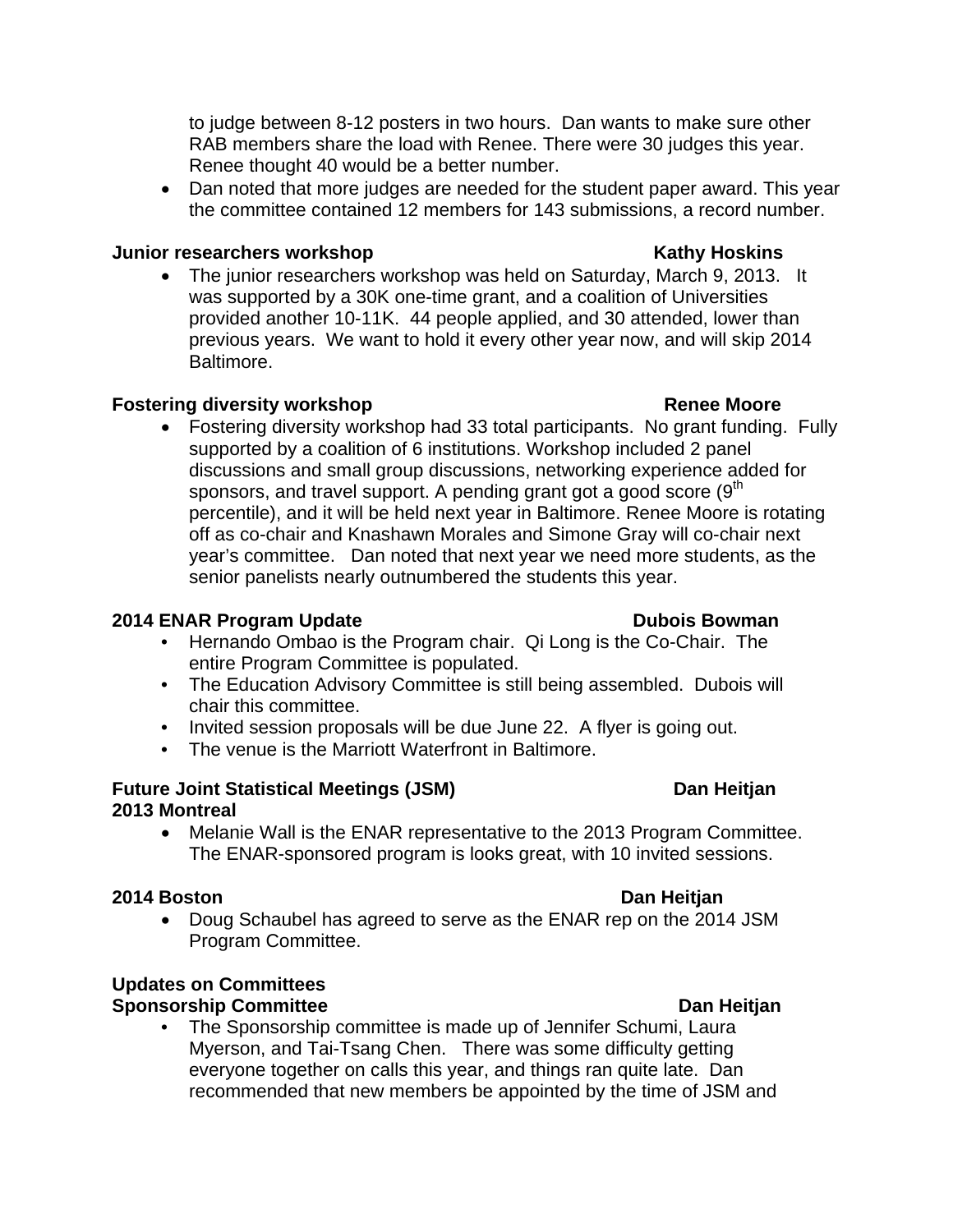that there needs to be more hands-on approach, including a chair and more training for new committee members. Suggestion was to get former members of committee with lots of experience, such as Frank Shen or Christy Clark, to train new members. Would be good to gather these trainers and new members at JSM.

## **Nominations Committee Karen Bandeen-Roche** Karen Bandeen-Roche

- Karen plans to convene the committee in late April.
- Need to nominate President, Treasurer, and 2 RECOM members.
- She would like to ideally have the election ending September 1. Get the slate to membership for 4-6 weeks voting time. So plans to have the slate by mid-June. Her strategy will be to look to see who is rotating off of RAB and RECOM.

## **Graduate Student Council (GSC) Dan Heitjan**

• The GSC, established by Hormuzd Katki, contains 10 members (8 current grad students, 2 recent graduate students. There is a RAB liaison (Clara Kim) to the council. It successfully competed for an invited session slot this year, focusing on how to get a job with representatives of government and industry present. The GSC has many innovative ideas for ENAR, including improved networking at the mixer and website improvements. One goal is to achieve diversity of institutions represented on the council.

## **IBS**

- 2014 IBC will be held in Florence, Italy.
- 2016 IBC will be held in Victoria, British Columbia.
- The IBS Executive Board meets this coming weekend in Germany, with the topic of this meeting being strategic membership initiatives.

## **RECOM** Dan Heitjan **Dan Heitjan**

- Dan noted that ENAR is increasingly focused on academic research at the exclusion of government and industry issues. He has been hearing this for awhile and been thinking of ways to change the reality and perception. RECOM has been brainstorming on this issue, and in very early planning stages of an award for a young pharma researcher or other strategies.
- Tom Louis mentioned that this has been an on-going issue for decades, and thought it would help to have a president from industry. He noted that occasionally ASA has the unannounced strategy of having both presidential candidates from one sector. Dan noted we do have stalwarts of ENAR from these other sectors that would make good presidents. Dan also thought about appointing a RAB chair from industry, although he noted there is the additional issue of that person often having to get permission from his or her employer, which is not